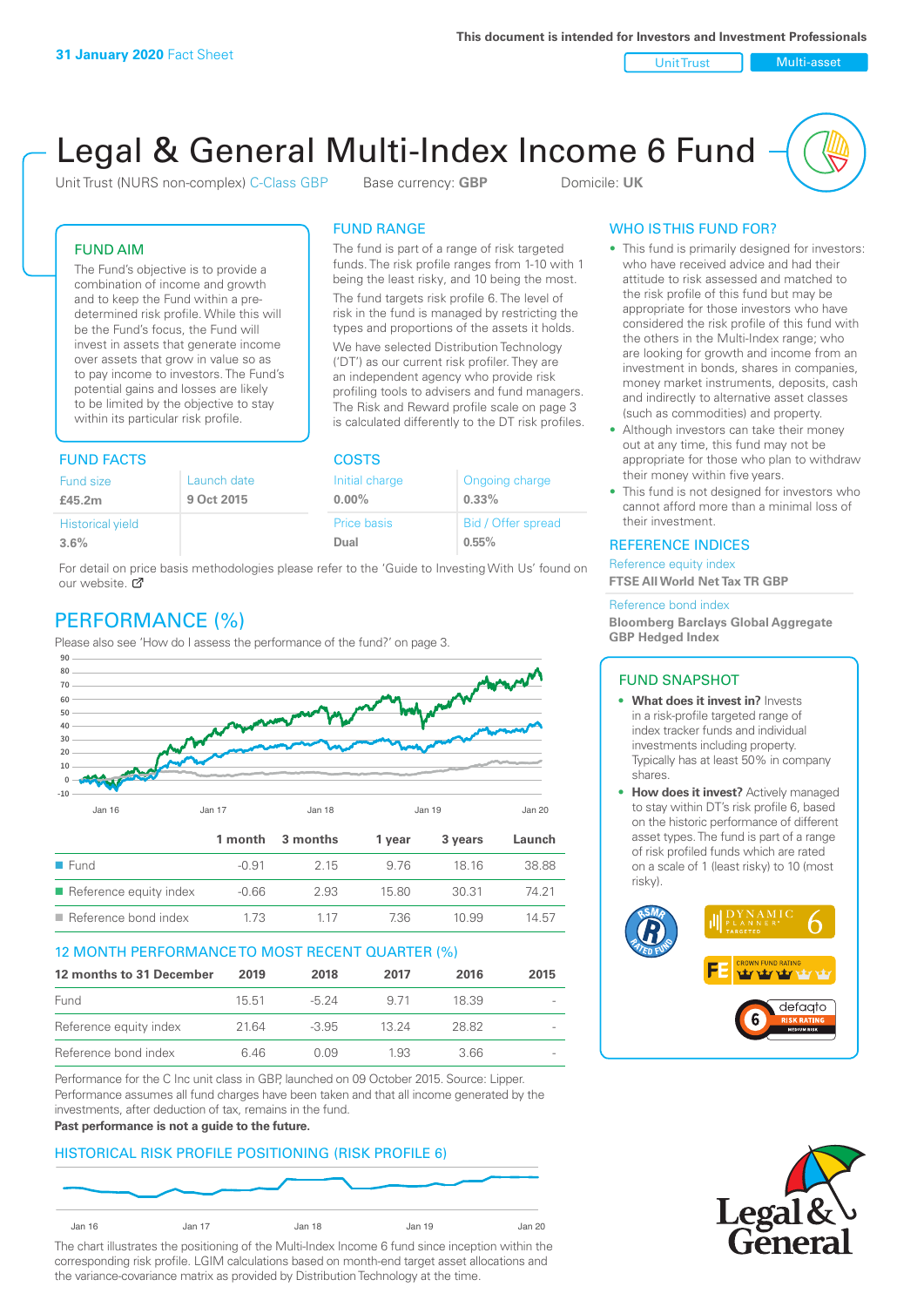# Legal & General Multi-Index Income 6 Fund

Unit Trust (NURS non-complex) C-Class GBP

# PORTFOLIO BREAKDOWN

All data source LGIM unless otherwise stated. Totals may not sum due to rounding.





## FUND MANAGERS

The fund managers have responsibility for managing the multi-index fund range. They are part of the Multi-Asset Funds (MAF) team in LGIM. This team focuses on designing and managing multi-asset funds that are tailored to match the specific objectives of various client types. The team sits within a wider Asset Allocation team which combines both depth of experience with a broad range of expertise from different fields, including fund management, investment consulting and risk management roles.

# TOP 10 HOLDINGS (%)

| <b>L&amp;G UK Index Trust</b>                                    | 13.0 |
|------------------------------------------------------------------|------|
| iShares UK Dividend UCITS ETF                                    | 9.8  |
| L&G Emerging Markets Government Bond (US\$) Index Fund           | 8.2  |
| L&G Emerging Markets Government Bond (Local Currency) Index Fund | 8.0  |
| L&G US Index Trust                                               | 6.1  |
| L&G High Income Trust                                            | 5.9  |
| L&G Global Emerging Markets Index Fund                           | 5.1  |
| L&G European Index Trust                                         | 5.0  |
| <b>L&amp;G Pacific Index Trust</b>                               | 4.7  |
| L&G Global Listed Infrastructure Index Fund                      | 4.0  |

**Important:** Due to exceptional market conditions, spreads are currently volatile and may be higher than indicated. To see the latest spread visit www.legalandgeneral.com/ chargesandfees  $\sigma$